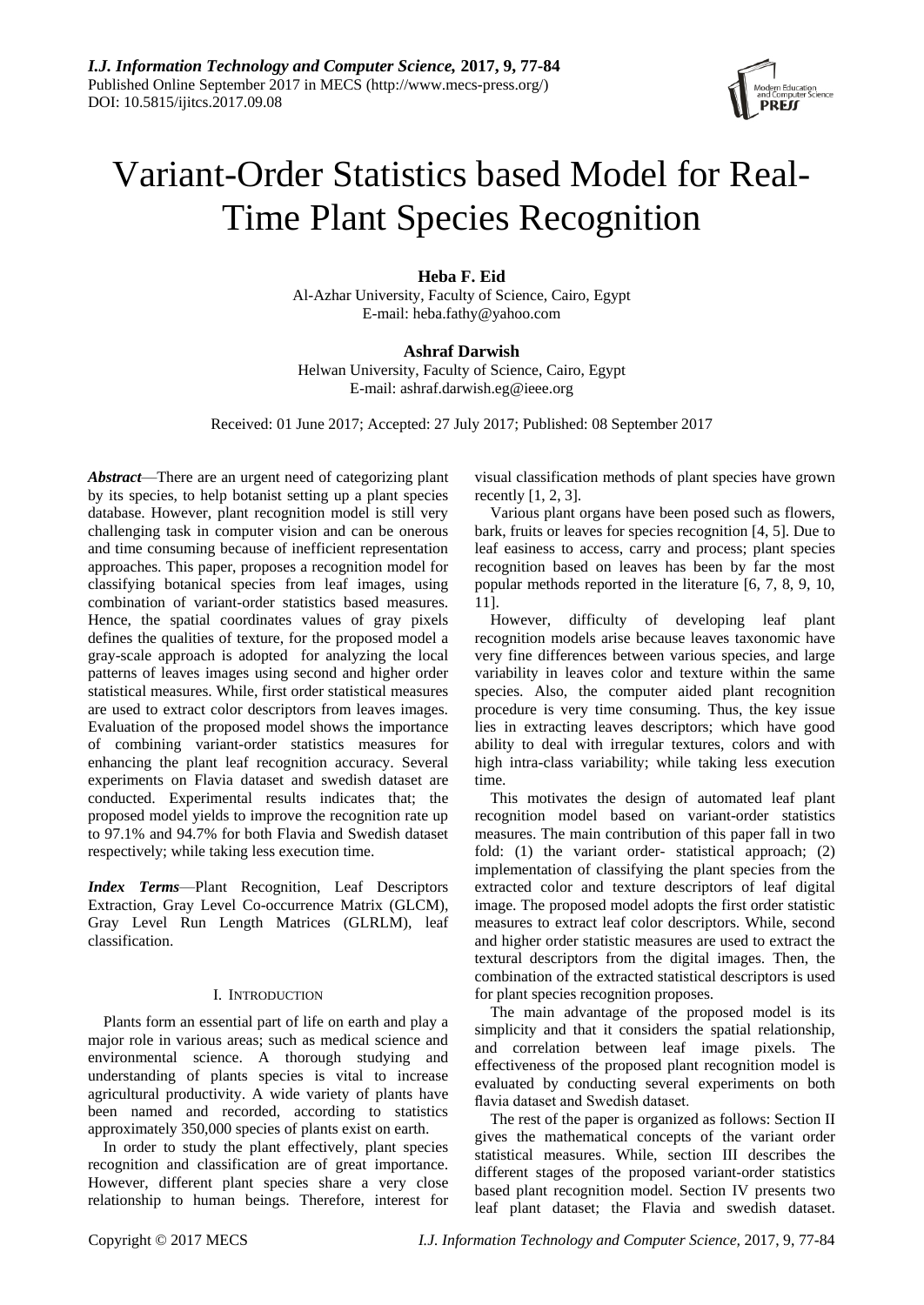Experimentation and discussion occupy the remainder of the paper in Section V, where results of different case studies are reported and comparison of the proposed model with other models are listed in section *A*. Finally, conclusions are drawn out in section VI.

# II. VARIANT-ORDER STATISTICAL ANALYSIS

The mathematical concepts of the variant order statistical measures: first-order, second-order and higherorder statistics are discussed below.

#### *A. First-order statistics*

Statistics is the study of the interpretation and analysis of data. One of the main statistical methodologies used for data analysis is descriptive statistics. Descriptive statistics aims to summarize data from a distribution using different moments [12]. A variety of image moments are used in computer vision, especially for pattern-recognition applications [13, 14]. Color moments are measures that can be effectively used to distinguish images based on their color features. For which; information of color distribution of an image can be extracted using the low order moments. let  $P_{ij}$  be the i-th color channel at the j-th image pixel. Then, four color moments can be defined [15]:

#### *First order moment (Mean):*

Mean is the average color value located within a spatial window.

$$
\mu = \frac{1}{N} \sum P_{ij} \tag{1}
$$

#### *Second order moment (Standard Deviation):*

The standard deviation is the square root of the variance of the color distribution. It is a measure of how the color values are spread out.

$$
\sigma = \sqrt{\frac{1}{N} \sum (\mu - P_{ij})^2}
$$
 (2)

#### *Third order moment (Skewness):*

Skewness is a measure of the degree of the color asymmetry around the Mean.

$$
Skew = \frac{1}{N} \frac{\sum (P_{ij} - \mu)^3}{\sigma^3} \tag{3}
$$

#### *Fourth order moment (Kurtosis):*

Kurtosis is a measure of the color histogram sharpness. Thus, it reflects the peakedness of the color distribution in the image.

$$
Kurt = \frac{1}{N} \frac{\sum (P_{ij} - \mu)^4}{\sigma^4} - 3
$$
 (4)

First-order statistics measures are calculated directly from the original image values. Therefore, they do not mull over the relationships with neighborhood pixel.

## *B. Second-order statistics: Gray Level co-occurrence Matrix*

The co-occurrence probabilities is a second-order statistical method; which is related to image brightness changes [16]. The co-occurrence probabilities matrix represents the joint probability density of each pair wise pixels which have different positions in the spatial window. Given a certain inter-pixel distance *d* and orientation θ the probability measure is defined as:

$$
P_r(x) = \{C_{ij} | (d, \theta)\}\tag{5}
$$

where  $C_{ij}$  is the co-occurrence probability between grey levels i and j; which is defined by:

$$
C_{ij} = \frac{P_{ij}}{\sum_{i,j=1}^{N} P_{ij}}
$$
 (6)

Pij represents the number of occurrences of gray levels i and j within the window; and N is the quantized number of grey levels.

The normalized co-occurrence matrix is obtained by dividing each element of the square matrix by the total number of co-occurrence pairs in it. For which, the directions of adjacency can be defined to take place in the four directions: horizontal  $(0^{\degree})$ , vertical  $(90^{\degree})$ , right diagonal  $(45^{\circ})$  and left diagonal  $(135^{\circ})$  as shown in figure 1.



Fig.1. Co-occurance matrix orientations for texture descriptors extraction

Texture recognition of gray-level images can be achieved principally by modeling the texture as a twodimensional gray level variation. The resultant twodimensional array is called the Gray Level Co-occurance Matrix (GLCM). Thus, GLC matrix contains information about the positions of pixels which have similar gray level values.

By normalizing the GLCM, different second order statistic measures can be derived:

#### *1) Contrast:*

Contrast is the main diagonal near the moment of inertia. It measures the local variations presented in an image; reflecting the image clarity and texture of shadow depth.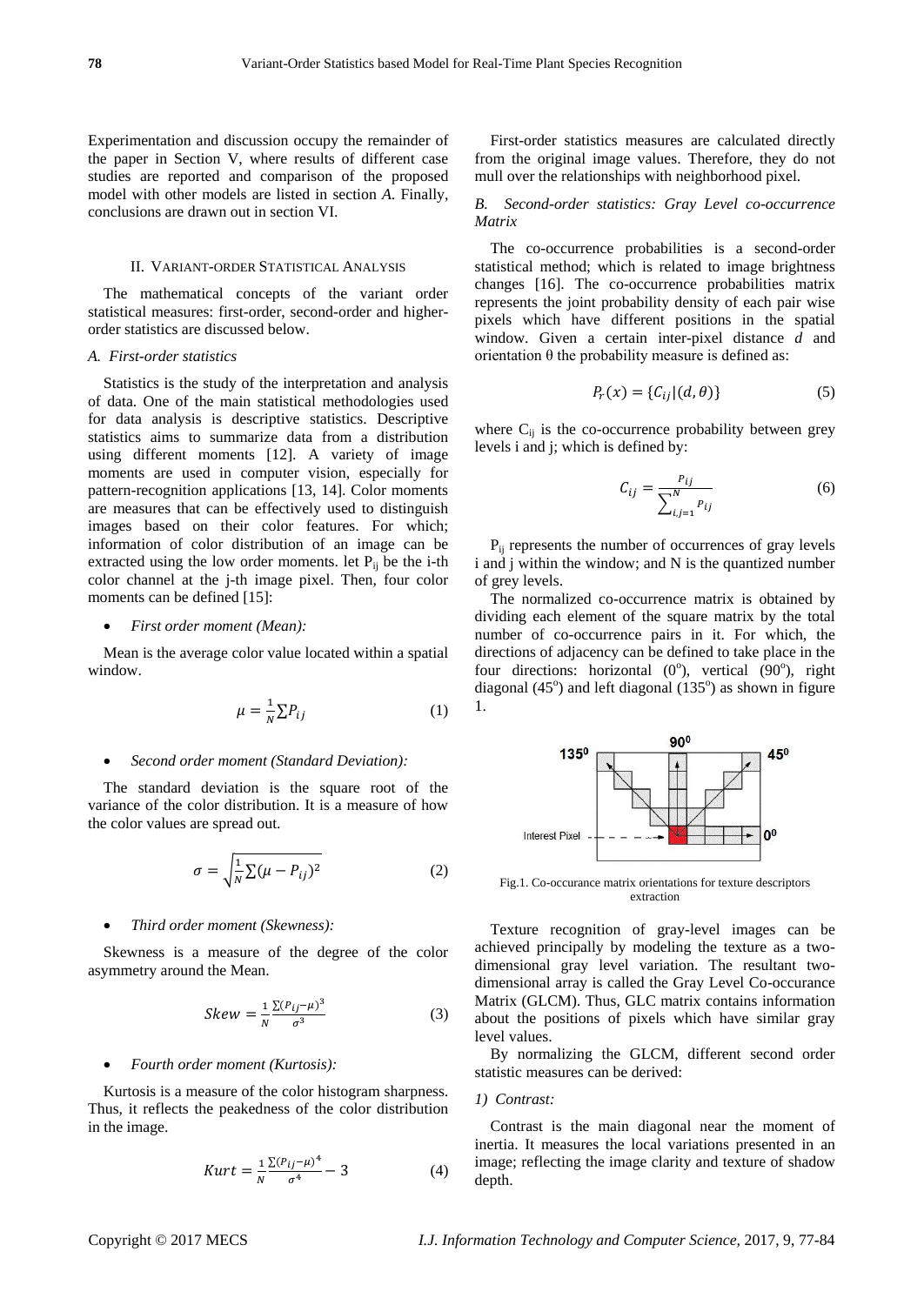$$
I = \sum C_{ij} (i - j)^2 \tag{7}
$$

*2) Entropy:*

Entropy is a measure of the randomness of the image texture. It is reflecting the intensity distribution of grayscale image.

$$
E = C_{ij} \log C_{ij} \tag{8}
$$

#### *3) Angular second moment (Uniformity):*

Angular second moment is a measure of homogeneity changing of a gray-scale image. It is reflecting the distribution of image gray-scale uniformity of weight and texture.

$$
ASM = \sum C_{ij}^2 \tag{9}
$$

#### *4) Inverse difference moment:*

Inverse difference moment measures the local homogeneity of an image. It reflects local changes in image texture number.

$$
IDM = \sum \frac{c_{ij}}{1 + (i - j)^2}
$$
 (10)

#### *5) Correlation:*

Correlation is a measure of the linear dependency of gray level values of neighboring pixels. It reflects the local gray-level dependency of the texture image.

$$
Cor = \sum \frac{(1 - \mu_X)(1 - \mu_Y).c_{ij}}{\sigma_X \sigma_Y} \tag{11}
$$

where  $\mu_x$ ,  $\mu_y$  are the means of the rows and columns of the co-occurance matrix respectively; are defined as:

$$
\mu_x = \sum i. C_{ij} \tag{12}
$$

And

$$
\mu_{\nu} = \sum j. C_{ij} \tag{13}
$$

σx, σ<sup>y</sup> are the standard deviations of the sum of the row and column of co-occurance matrix; are given by:

$$
\sigma_x = \sum (i - \mu_x)^2 C_{ij} \tag{14}
$$

and

$$
\sigma_{\rm v} = \sum (j - \mu_{\rm v})^2 \cdot C_{ij} \tag{15}
$$

#### *6) Dissimilarity:*

Dissimilarity measures the variation of grey level pairs in the image.

#### *7) Sum of squares (Variance) :*

Variance is a measurement of heterogeneity, for which it refers to the gray level variability of the pixel pairs. Variance has no spatial frequency and increases when the image gray-scale values differ from their means.

$$
Var = \sum (i - \mu_x)^2 \cdot C_{ij} + \sum (j - \mu_y)^2 \cdot C_{ij} \tag{17}
$$

#### *8) Cluster Shade:*

Cluster shade is a measure of the skewness and uniformity of the GLC matrix. High cluster shade implies greater asymmetry of the image.

$$
Shade = \sum (i + j - \mu_x - \mu_y)^3 \, C_{ij} \tag{18}
$$

#### *9) Cluster Prominence:*

Cluster prominence also measures the skewness and asymmetry of the GLCM. High cluster prominence value indicates more asymmetry about the mean value; while low value indicates a peak in the GLCM matrix around the mean values.

$$
Pro = \sum (i + j - \mu_x - \mu_v)^4 \cdot C_{ij}
$$
 (19)

*C. Higher-order statistics: Gray Level Run Length Matrices*

The grey-level run length method (GLRL) is based on the analysis of higher-order statistical measures [17]. The GLRL can also be used as image texture approach [18]. For which, it exemplify texture images based on run lengths of the image gray levels. GLRL matrix is a bidimensional matrix *P*, where each elements *P(i, j/θ)* represents the numbers of runs with pixels of gray level i and run length j for a certain direction θ.

Three matrices represent the summation of distribution of the number of runs with a given run length *j*: Gray Level Run-Length Pixel Number Matrix (GLRLPNM), Gray-Level Run-Number Vector (GLRNV), and Run-Length Run-Number Vector (RLRNV) [19]. Following theses matrices, a set of seven statistical measures were derived. For which, Galloway [17] introduced the first five original measures of run-length statistics; while, Chu et al [20] proposed the last two measures.

#### *1) Short Run Emphasis:*

SRE is a measure of the distribution of short run lengths; and is expected large for fine textural textures.

#### *2) Long Run Emphasis:*

LRE measures the distribution of long runs; and is expected large for coarse structural textures.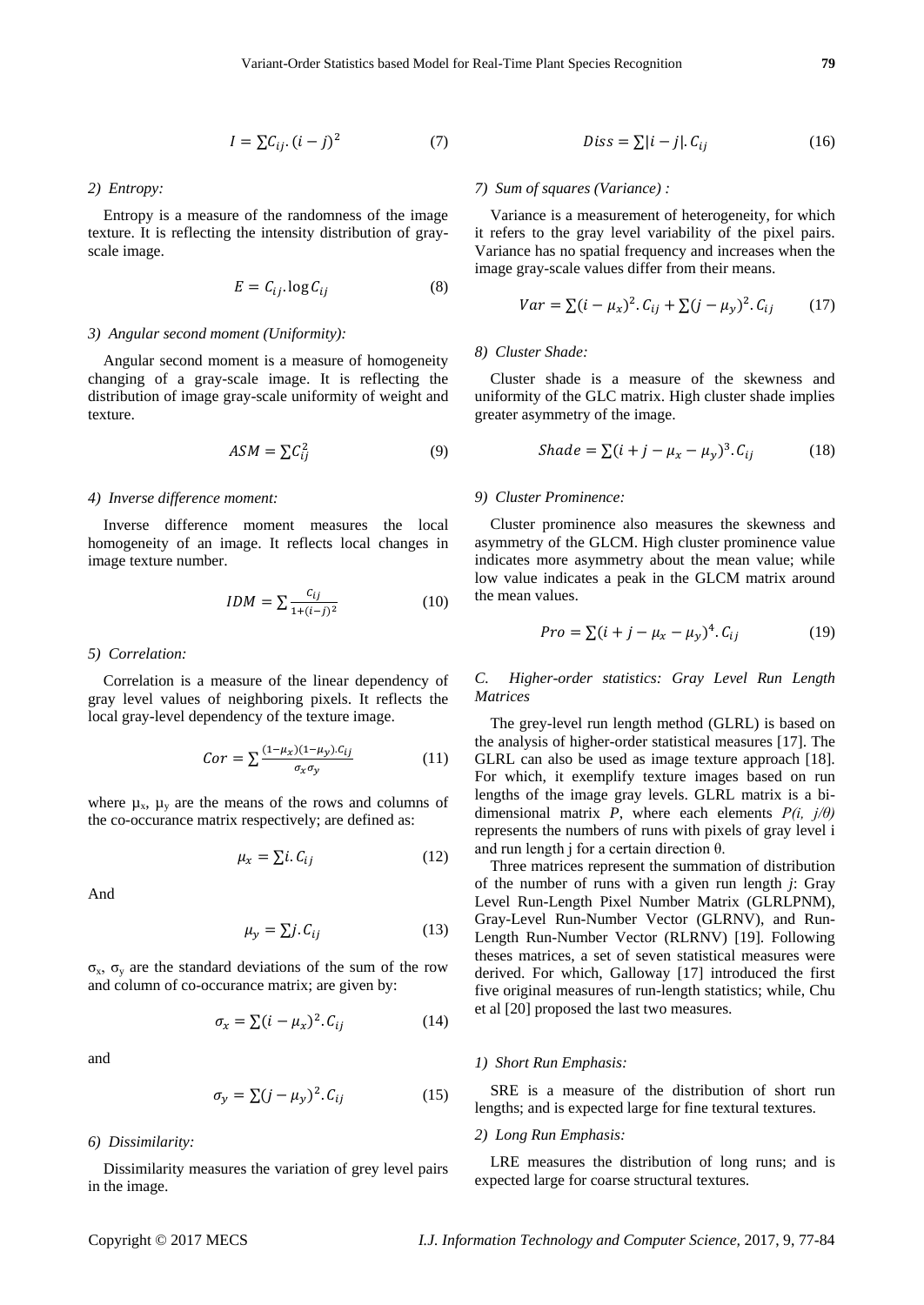#### *3) Gray-Level Non-uniformity:*

GLN measures the similarity of gray-level intensity values throughout the image; where a lower value correlates with a greater gray level values alike throughout the image.

#### *4) Run Percentage:*

RP measures the homogeneity and the distribution of runs of an image for a certain direction.

#### *5) Run Length Non-uniformity:*

RLN measures the similarity of run lengths throughout the image. While, lower value indicates more homogeneity among run lengths in the image.

## *6) Low Gray-Level Run Emphasis:*

LGRE measures the distribution of low gray level values. While, larger value indicating a higher concentration of low gray-level values in the image.

#### *7) High Gray-Level Run Emphasis:*

HGRE is a measure of the distribution of high gray level values. While, higher value indicating a greater concentration of high gray-level values in the image.

The mathematical formulas of the seven statistical GLRL measures are summarized in table 1:

Table 1. Measures and Formula of the Grey-Level Run Length.

| Statistic measure               | Formula                                                 |
|---------------------------------|---------------------------------------------------------|
| Short Run Emphasis              | $SRE = \frac{1}{n_r} \sum_i \sum_i \frac{P(i,j)}{j^2}$  |
| Long Run Emphasis               | $LRE = \frac{1}{n_x} \sum_i \sum_j P(i,j) * j^2$        |
| Gray-Level Non-uniformity       | $GLNU = \frac{1}{n_a} \sum_i (\sum_j P(i,j))^2$         |
| Run Percentage                  | $RP = \frac{n_r}{P(i,i)*i}$                             |
| Run Length Non-uniformity       | $RLNU = \frac{1}{n_e} \sum_j (\sum_i P(i,j))^2$         |
| Low Gray-Level Run<br>Emphasis  | $LGRE = \frac{1}{n_r} \sum_i \sum_i \frac{P(i,j)}{i^2}$ |
| High Gray-Level Run<br>Emphasis | $HGRE = \frac{1}{n} \sum_i \sum_j P(i,j) * i^2$         |

#### III. PROPOSED VARIANT-ORDER STATISTICS MODEL

The architecture of the proposed plant leaf recognition model using variant-order statistics measures is shown in Fig 2. For which, it combines both statistical color and textural descriptors for plant species recognition.

### *A. Color-based Descriptors Extraction*

To generate the color descriptors vector; first the three color planes Red, Green and Blue are separated. Then, for each color plane the four first-order moments; mean,



Fig.2. Proposed variant-order statistics based plant recognition model

#### *B. Texture-based Descriptors Extraction*

In the propose model to recognize a leaf image using its texture analysis, the spatial distribution of the grey pixel values are consider. For which, the RGB leaf images are converted to grey scale images; in order to capture the spatial dependence of gray-level values. Two statistical analysis methods are considered, to extract the leaf texture descriptors vector.

Second-order statistical texture analysis is used; where, descriptors of texture are extracted from the GLCM of gray scale image. The GLC method creates a symmetric matrix composed of the probability value based on the distance and the orientation amongst the grey image pixels. For the proposed model, the computation of the GLC matrix for four orientations (horizontal, vertical, and two diagonals) and one distance between neighbor pixels is established. Wherefore, the input leaf image is represented by four GLCMs. Having the GLCM normalized, nine second-order statistic texture descriptors are computed for each of the four GLC matrices. Which are: contrast, correlation, energy, entropy, homogeneity, Variance, dissimilarity, cluster prominence and cluster shade.

Extension to higher-order statistics measures is used for leaf texture descriptors extraction. For the propose model, the grey-level run length is used; where, GLRL method characterizes texture images based on the run lengths of image gray levels. First, GLRL matrix was generated for each leaf image at four directions  $(0^{\circ}, 45^{\circ})$ ,  $90^\circ \& 135^\circ$ ). Once the GLRLMs are calculated along each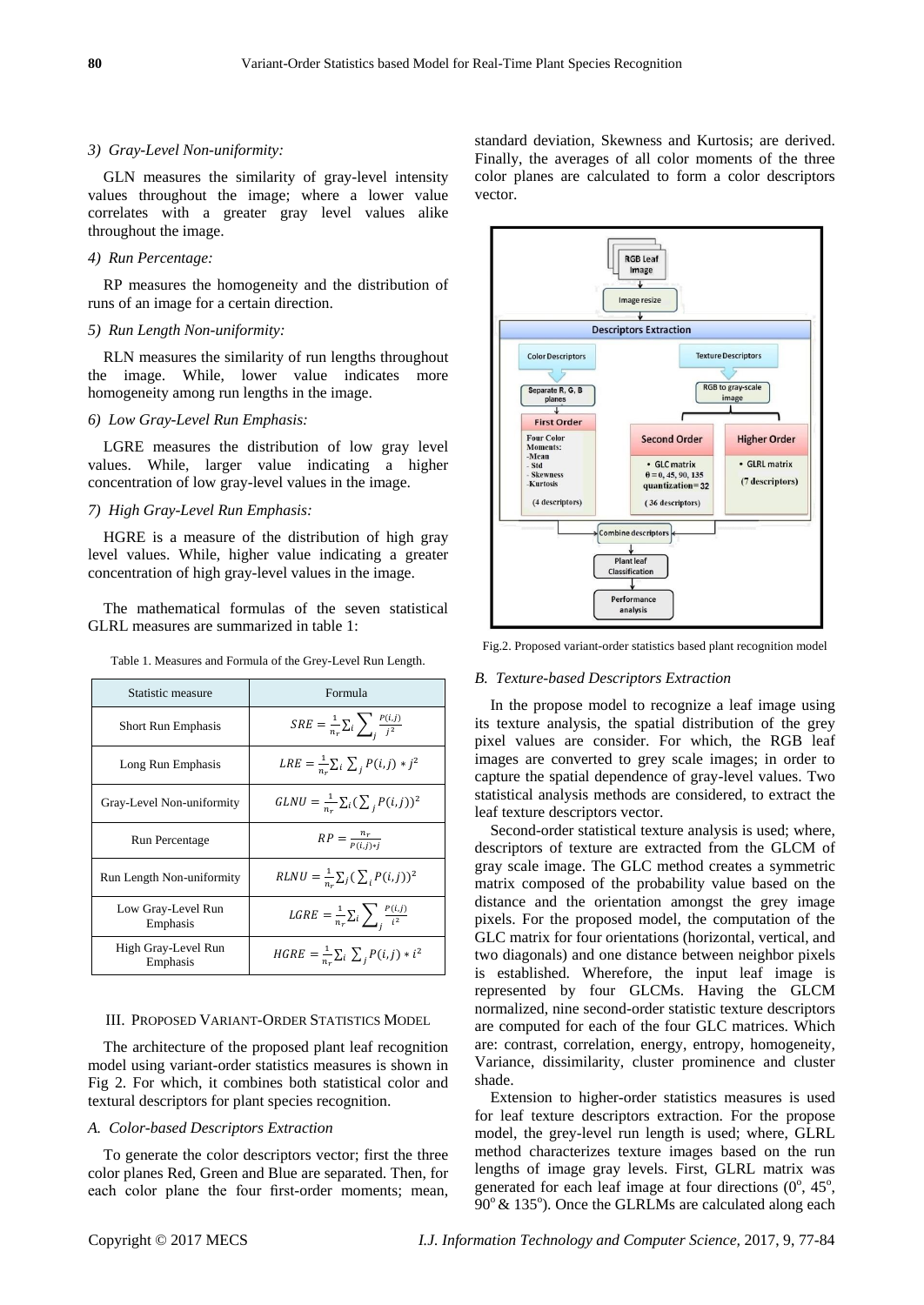direction, seven texture statistical descriptors are calculated to capture the texture properties of the gray leaf image. These descriptors involves; SRE, LRE, GLN, RP, RLN, LGRE and HGRE.

#### *C. Combine Descriptors*

At this stage, a final descriptors vector characterizing color and texture of a leaf image is constructed. The descriptors vector is constructed based on the combination of the 4-dimensional color descriptors and the *(36 GLC+7 GLRL)* dimensional texture descriptors. For which, the final descriptors vector are provided as input for the plant species recognition stage.

#### *D. Plant Species Recognition*

For the species recognition purpose, a supervised learning method is used. Whereby, the combined descriptors vector is passed to the classifier; to identify the different plant species. The classifier learns from the combined input vectors, to get the desired outputs.

For a leaf class *i* consists of a set of *N* leaf images  $CN = l_1, l_2, \ldots, l_N$ . Each class *i* is characterized by the collection of its descriptors values obtained during a training phase. A test image t is said to belong to a certain class *i*, if the probability of its descriptors values being maximum to the  $i<sup>th</sup>$  training class.

#### IV. PLANT LEAFS DATASETS

For experimentation purpose; two challenging leaf datasets from different geographical areas were considered.

**Flavia dataset:** The Flavia dataset was collected by Wu et al. [21], it contains 1907 RGB scans images of leaf. It is composed of 32 species; where, each species has 40 to 60 sample leaves. For which; each image in the Flavia dataset have a white background and with no leafstalk. Samples of the flavia dataset images are given in Figure 3.



Fig.3. Samples from the Flavia dataset.

**Swedish dataset:** The Swedish dataset contains 15 different scanned species images of leaves; with 75 images per species. The dataset was introduced by S oderkvist [22] for research purposes; where, some species are indistinguishable to the untrained eye. Figure 4, shows sample images of the dataset.



Fig.4. Samples from the Swedish dataset.

#### V. EXPERIMENTATION RESULTS AND DISCUSSION

To evaluate the proposed variant-order statistical plant recognition model, three performance measures are used: (1) Recall, (2) Precision and (3) Accuracy [23]. Mathematically, Recall and Precision are defined as:

$$
Recall = \frac{TP}{TP + FN}
$$
 (20)

$$
Precision = \frac{TP}{TP + FP}
$$
 (21)

Accuracy is the probability to correctly recognize classes. Thus, it is the proportion of true results, either true positive or true negative; and is computed by:

$$
Accuracy = \frac{TP + TN}{TP + TN + FP + FN}
$$
 (22)

where,

- True positives (TP) and True negatives (TN) refers to classifier correct prediction.
- False positives (FP) and False negatives (FN) correspond to the classifier incorrect prediction.

# **Case Study #1: Determination Of Grey Level Quantization**

The effects of grey level quantization of the GLC matrix on the classification performance are studied. For which, it is possible to produce different descriptors space based on various grey level quantization values. Smaller values for quantization accelerate the calculation of the co-occurrence descriptors; however, this is offset by a reduction of textural information.

Four grey level quantization values are taken {8,16, 32,64} at orientation of  $\theta = 0^\circ$ . The j48 classifier accuracy for each quantization value is computed on flavia and Swedish datasets, as indicated in Table 2 and 3 respectively.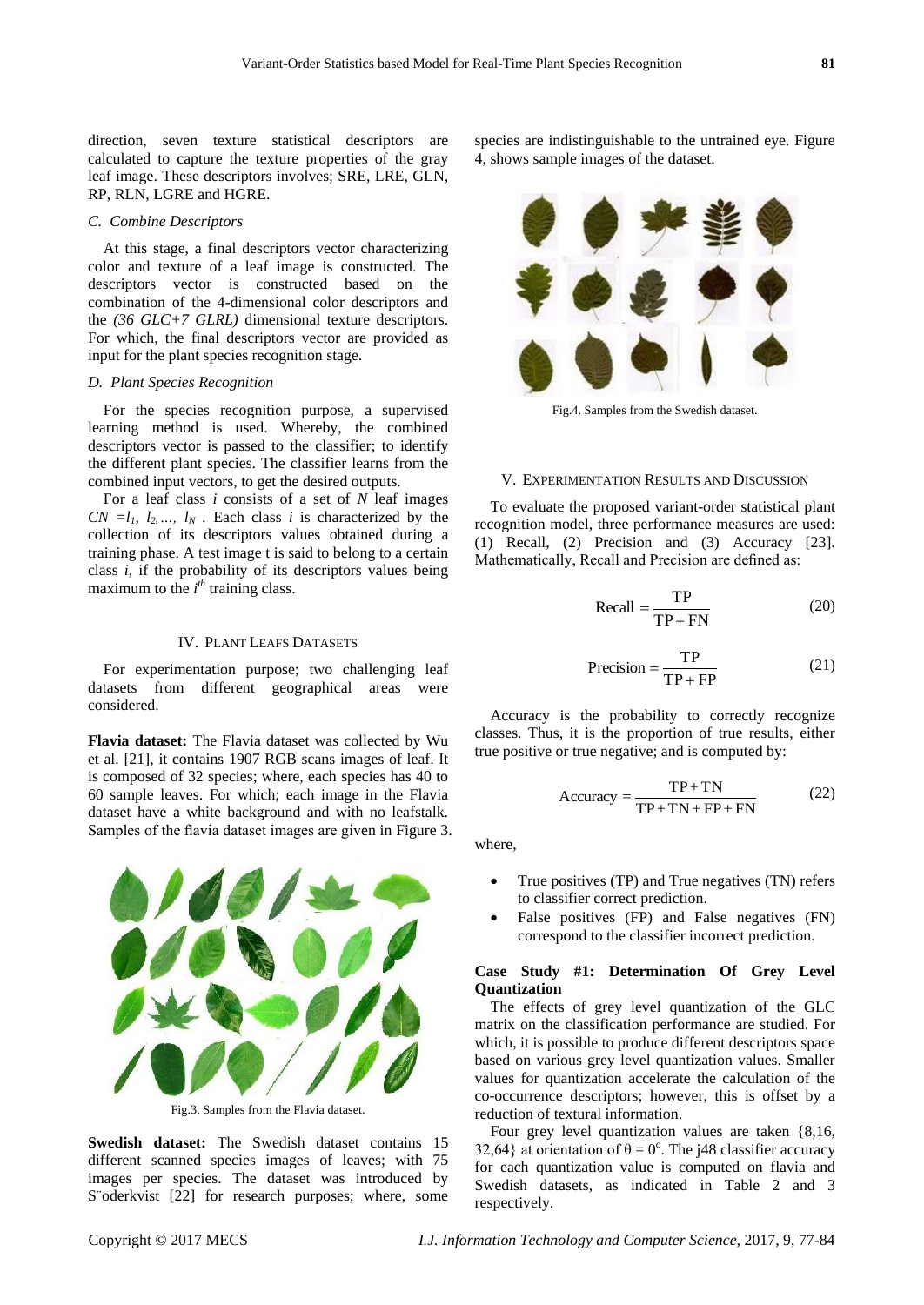| Grey level Quantization | Accuracy % |
|-------------------------|------------|
|                         | 90.8       |
| 16                      | 92.6       |
| 32                      | 93.4       |
|                         | 92.9       |

Table 2. Gray Level Quantization Analysis on Flavia Dataset And Orientation  $\theta = 0^\circ$ 

Table 3. Gray Level Quantization Analysis on Swedish Dataset And Orientation  $\theta = 0^{\circ}$ 

| Grey level Quantization | Accuracy % |
|-------------------------|------------|
|                         | 88.9       |
| 16                      | 89.3       |
| 32                      | 91.1       |
| 64                      | 90.2       |

From Table 2 and 3, it has been demonstrated that 32 grey level quantization produces the preferred accuracy result; 93.4% for the flavia dataset and 91.1% for the Swedish dataset. Therefore; for the proposed model quantization value 32 is selected for computing the GLC descriptors vectors.

# **Case Study #2: Combine Color And Texture Based Modeling**

In this study, three different classifiers; J48, Naive bays and Random forest [24]; was used to evaluate the efficiency of the combined extracted statistical descriptors. Performance of the three classifiers (J48, Naive bays and Random forest) are measured in term of 10-fold cross validation; using both Flavia and swedish dataset; as shown in fig 5.



Fig.5. Performance analysis of the proposed extracted statistical descriptors.

Figure 5, illustrates that J48 classifier gives the best classification accuracy. Thus, it is selected to calculate the performance accuracy of the rest experiments of this study.

Recognition accuracy of plant species from digital leaves images using statistical color and textural descriptors are analyzed. For the color descriptors, first order descriptors were extracted by calculating the five color-moments. From the GLCM matrix, 36 second-order descriptors were extracted in four orientations  $0^\circ$ , 45°, 90° and 135° for gray levels quantization 32. GLRLM was used for generating 7 higher-order texture descriptor of leaf images.

Accuracy performance of the descriptors derived from the three methods; color moments, GLCM and GLRLM; are calculated individually using J48 classifier, as given in Table 4.

Table 4. Recognition Accuracy Analysis Of Different Statistics Descriptors.

| Dataset | Statistic descriptors        | Precision | Recall | Accuracy |
|---------|------------------------------|-----------|--------|----------|
| Flavia  | Color momets                 | 0.885%    | 0.881% | 88.0%    |
|         | Texture-GLC Texture-         | 0.962%    | 0.962% | 96.1%    |
|         | GLRL                         | 0.935%    | 0.935% | 93.4 %   |
|         | Color momets                 | 0.872 %   | 0.867% | 86.6%    |
|         | Swedish Texture-GLC Texture- | 0.943%    | 0.938% | 93.7%    |
|         | GLRL                         | 0.901 %   | 0.898% | 89.7%    |

In order to evaluate the efficiency of combining the extracted statistical color, GLC and GLRL texture descriptors, all possible combinations are examined on both Flavia and swedish dataset, as shown in table 5 and table 6 respectively.

Table 5. Recognition Accuracy Analysis of Flavia Dataset Using Combined Order-Statistics Descriptors.

| Combine Statistic descriptors    | Precision | Recall | Accuracy |
|----------------------------------|-----------|--------|----------|
| $moments + GLC$                  | 0.97%     | 0.969% | 96.9%    |
| moments+GLRL                     | 0.943%    | 0.942% | 94.2%    |
| $GLC+GLRL$                       | 0.967%    | 0.965% | 96.5%    |
| Proposed<br>$(moments+GLC+GLRL)$ | 0.972%    | 0.971% | 97.1%    |

Table 6. Recognition Accuracy Analysis of Swedish Dataset Using Combined Order-Statistics Descriptors.

| Combine Statistic descriptors  | Precision | Recall | Accuracy |
|--------------------------------|-----------|--------|----------|
| $moments + GLC$                | 0.953%    | 0.951% | 95.1%    |
| $moments + GLRL$               | 0.927%    | 0.92%  | 92.0%    |
| $GLC+GLRI$ .                   | 0.942%    | 0.938% | 93.7 %   |
| Proposed<br>(moments+GLC+GLRL) | 0.951%    | 0.947% | 94.7%    |

From table 5 and 6, it is observe that using the proposed combination of variant-order statistics descriptors gives the highest recognition accuracy of 97.1% for the Flavia dataset and 94.7% for the swedish dataset.

#### **Case Study #3: Execution Time**

The proposed variant-order statistics plant recognition model takes 0.5 seconds for J48 execution on the Flavia dataset; and takes only 0.2 seconds on the swedish dataset. Also, the proposed model takes 0.06 seconds and 0.03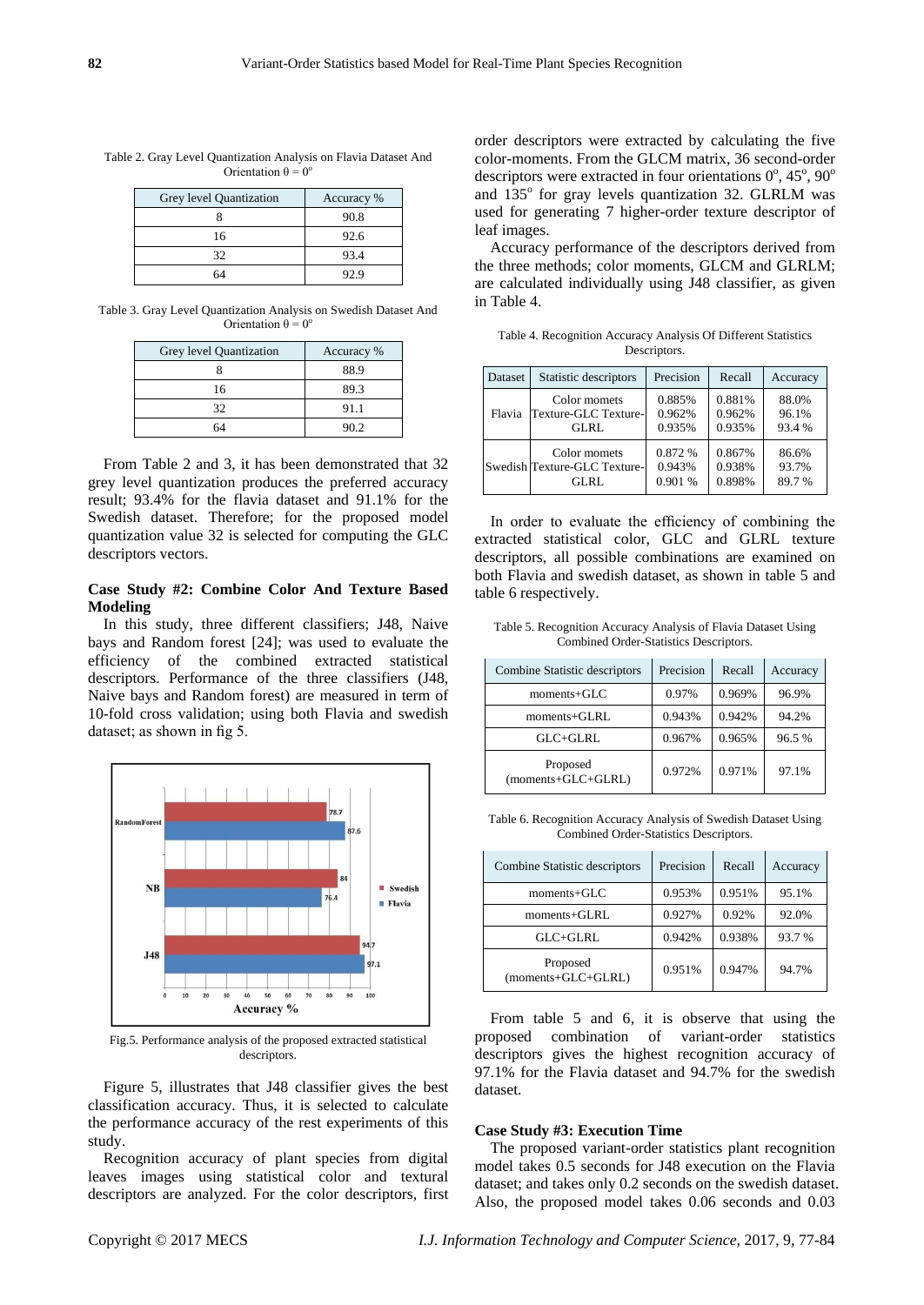seconds for Naive bays execution on Flavia and swedish dataset respectively. Finally; for the Random forest classifier the proposed model consumes 0.039 seconds on the Flavia dataset and 0.08 seconds on the swedish dataset. Therefore, the proposed model is promising for real time application.

#### *A. Comparison with Other Systems*

Researchers have used various methods for plant leaf recognition. Several leaf morphological features are considered for achieving greater recognition accuracies. To compare our proposed model with previous researches who have used Flavia dataset and swedish dataset; their accuracy results are listed in table 7 and table 8.

Table 7. Comparison Of The Proposed Leaf Recognition Model With Other models Based On The Flavia Dataset.

| Methods              | Accuracy |
|----------------------|----------|
| Gang Wu (2007)[21]   | 90.0%    |
| Kadir (2011) [25]    | 93.7%    |
| Kadir (2012) [26]    | 93.44%   |
| Kulkarni (2013) [27] | 93.82%   |
| Aakif (2015) [28]    | 96.0%    |
| proposed             | 97.1%    |

Table 8. Comparison Of The Proposed Leaf Recognition Model With Other Models Based On The Swedish Dataset.

| Methods               | Accuracy |
|-----------------------|----------|
| Sderkvist (2001) [22] | 82.4%    |
| Ling (2007) [29]      | 94.1%    |
| Sainin (2010) [30]    | 92.6%    |
| Lei (2014)[31]        | 94.2%    |
| proposed              | 94.7%    |

Based on table 7 and 8, the proposed model that combines variant-order statistical leaf descriptors of color and texture are certainly encouraging for plant species recognition.

#### VI. CONCLUSIONS

Base on the analysis of previous plant identification models, leaf descriptors extraction and classification became a major problem. This paper aims to improve the classification accuracy of plant species, by proposing a variant-order statistical model for plant recognition. The propose model takes into consideration statistical color descriptors and texture descriptors of plant leaves. The power of the proposed model lies through the use of variant order statistical descriptors, which take into consideration the spatial relationship, and correlation between leaf image pixels.

First order statistical measures are used to extract four color descriptors. Hence, leaf texture is characterized by both gray pixel coordinates and values. The gray level cooccurrence (GLC) and the grey-level run length (GLRL) are used to capture different image texture characteristics. 36 texture descriptors extracted from the GLC matrix for

quantization levels 32 and different orientations 0, 45, 90 and 135° for unit distance. While, 7 texture descriptors extracted from the GLRL matrix for 0, 45, 90 and  $135^\circ$ orientations.

The proposed model has been tested using two challenging dataset: Flavia and swedish datasets. Several experiments are contacted for the extracted statistical descriptors from variant order measures: color moments, GLC and GLRL. For which classification accuracy is ranked by using each measure individually and in pairs. Results indicate that, using combinations of color and texture statistic descriptors assist in improving the recognition accuracy up to 97.1% and 94.7% for both Flavia and Swedish dataset respectively.

#### **REFERENCES**

- [1] G. Agarwal, P. Belhumeur, and S. Feiner, "First steps toward an electronic field guide for plants." Taxon, vol. 55, no. 3, pp. 597–610, 2006.
- [2] P. N. Belhumeur, D. Chen, and S. Feiner, "Searching the world's herbaria:a system for visual identification of plant species," In: Computer Vision, ECCV, Part IV, LNCS 5305, pp. 116–129, 2008.
- [3] Z. Wang, H. Li, Y. Zhu, and T. Xu, "Review of plant identification based on image processing," Archives of Computational Methods in Engineering, pp. 1–18, 2016.
- [4] M. E. Nilsback and A. Zisserman, "An automatic visual flora: Segmentation and classification of flower images," Ph.D. dissertation, Oxford University, 2009.
- [5] S. Fiel and R. Sablatnig, "Automated identification of tree species from images of the bark, leaves and needles," in Proc. In. 16th Computer Vision Winter Workshop, Mitterberg, Austria, 2011, pp. 1–6.
- [6] X. F. Wang, D. S. Huang, J. X. Du, H. Xu, and L. Heutte, ―Classification of plant leaf images with complicated background." Applied Mathematics and Computation, vol. 205, no. 2, pp. 916–926, 2008.
- [7] N. Valliammal and S. N. Geethalakshmi, "Analysi of the classification techniques for plant identification through leaf recognition," Int. J. of Data Mining Knowledge Engineering, vol. 1, no. 5, pp. 239–243, 2009.
- [8] M. Kumar, M. Kamble, S. Pawar, P. Patil, and N. Bonde, ―Survey on techniques for plant leaf classification.‖ Int J. of Modern Engineering Research, vol. 1, no. 2, pp. 538– 544, 2011.
- [9] J. S. Cope, D. P. A. Corney, J. Y. Clark, P. Remagnino, and P. Wilkin, "Plant species identification using digital morphometrics: A review.'," Expert Syst Appl, vol. 39, no. 8, pp. 7562–7573, 2012.
- [10] T. Suk, J. Flusser, and P. Novotny, "Comparison of leaf recognition by moments and fourier descriptors," Computer Analysis of Images and Patterns Lecture Notes in Computer Science, vol. 8047, pp. 221–228, 2013.
- [11] H. F. Eid, "Performance improvement of plant identification model based on pso segmentation," Int. J Intelligent Systems and Applications, vol. 8, pp. 53– 58, 2016.
- [12] B. L. Chance and A. J. Rossman, Investigating Statistical Concepts, Applications, and Methods. Duxbury Press, 2005.
- [13] J. Flusser and T. Suk, "Rotation moment invariants for recognition of symmetric objects," IEEE Trans Image Proc, vol. 15, no. 12, pp. 3784–3790, 2006.
- [14] F. Chaumette, "Image moments: A general and useful set